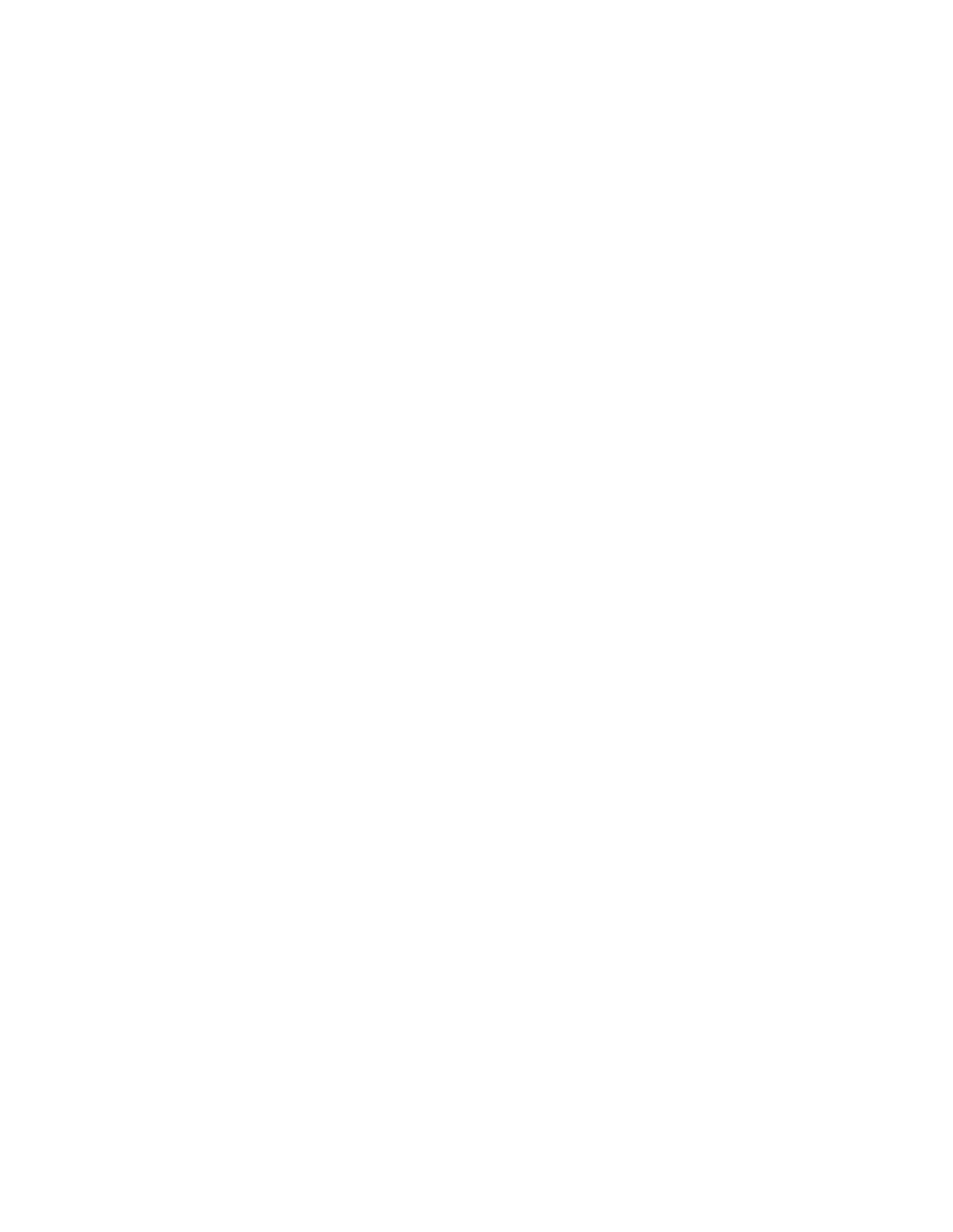#### **OBJECTIVES AND FUNCTIONS OF A REGIONAL CENTRE FOR THE IMPLEMENTATION OF THE EMERGENCY PROTOCOL**

## **I. OBJECTIVES**

1. To strengthen the capacities of the coastal States in the Mediterranean region with a view to preventing pollution of the marine environment from ships and ensuring the effective implementation in this region of the rules which are generally recognized at the international level, relating to the prevention of pollution from ships, and with a view to abating, combating and, to the fullest possible extent, eliminating pollution of the marine environment irrespective of the source.

2. To develop regional co-operation in the field of prevention of pollution of the marine environment from ships, and to facilitate co-operation among the Mediterranean coastal States in order to respond to pollution incidents which result or may result in a discharge of oil or other hazardous and noxious substances and which require emergency actions or other immediate response.

3. To assist coastal States of the Mediterranean region, which so request in the development of their own national capabilities for response to pollution incidents which result or may result in a discharge of oil or other hazardous and noxious substances and to facilitate information exchange, technological co-operation and training.

4. To provide a framework for exchange of information on operational, technical, scientific, legal and financial matters, and to promote dialogue aimed at conducting co-ordinated actions at national, regional and global levels for the implementation of the Protocol Concerning Co-operation in Preventing Pollution from Ships and in Combating Pollution of the Mediterranean Sea by Oil and other Hazardous and Noxious Substances in Cases of Emergency.

### **II. FUNCTIONS**

### **A: GENERAL FUNCTIONS**

1. To ensure the follow-up of the implementation of the Protocol to the Barcelona Convention concerning Co-operation in Preventing Pollution from Ships and in Combating Pollution of the Mediterranean Sea by Oil and other Hazardous and Noxious Substances in Cases of Emergency, and to perform relevant secretariat functions. In order to achieve this goal, to organize regular meetings of national authorities responsible for policies in the field of prevention of pollution from ships, preparedness for, and response to and co-operation in case of emergency, and to report to the meetings of the Contracting Parties to the Barcelona Convention.

2. To develop and maintain close working relationships with other Regional Activity Centres of the Mediterranean Action Plan and with the "specialized regional organisms" which play a coordinating role as set forth in the Mediterranean Action Plan, particularly with the scientific institutions within the region.

3. To co-operate as appropriate in activities of the Mediterranean Action Plan related to marine pollution.

### **B: FUNCTIONS CONCERNING PREVENTION OF POLLUTION OF THE MARINE ENVIRONMENT FROM SHIPS**

1. To assist the coastal States of the Mediterranean region in reinforcing their national capacities with a view to implementing in an efficient manner the international law and regulations for the prevention of pollution of the marine environment from ships: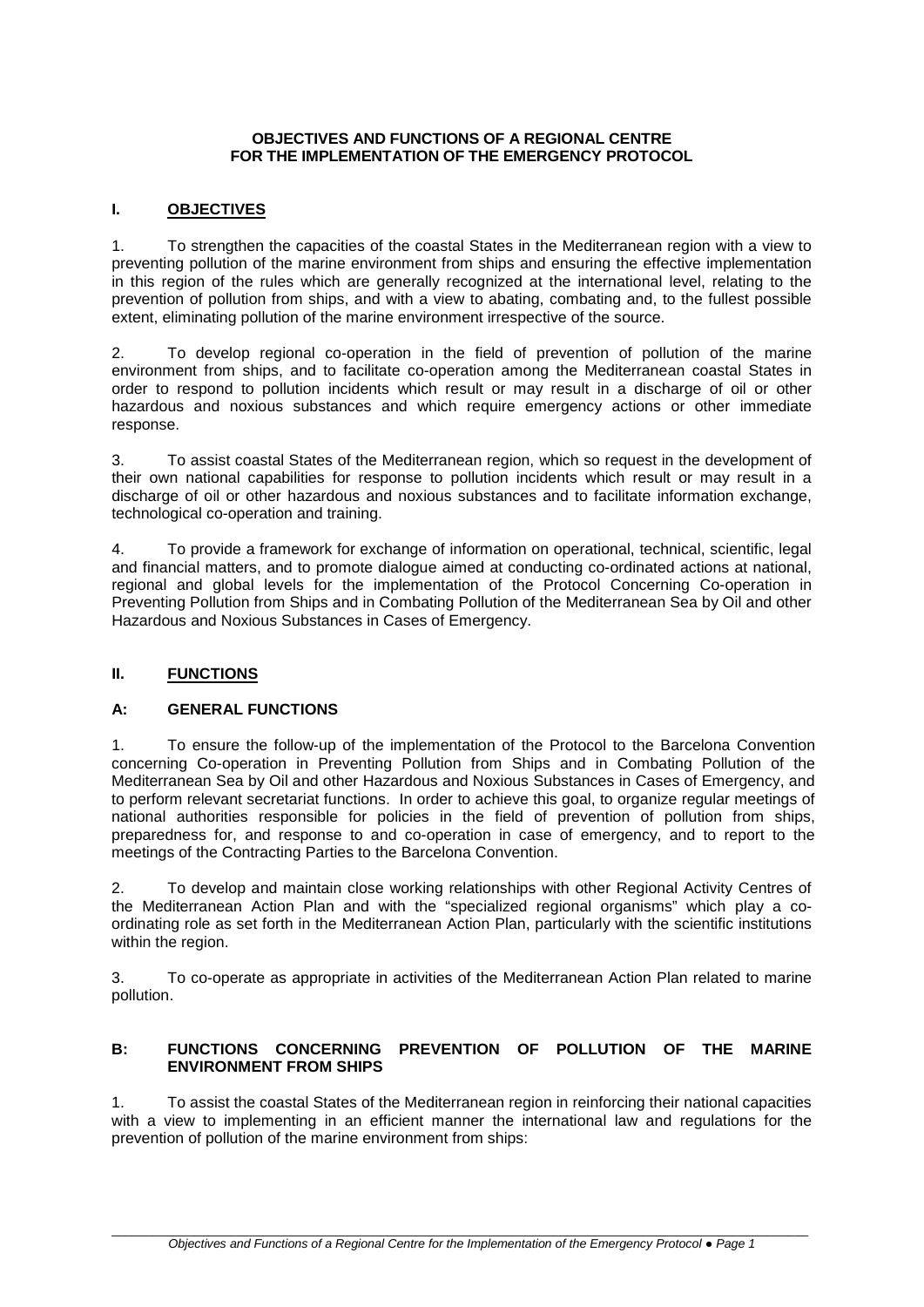- a) by collecting and disseminating information concerning legal and technical aspects of prevention of pollution from ships;
- b) by providing legal and technical assistance in their efforts to develop and implement regulations applicable to the States of the Mediterranean region;
- c) by promoting transfer of technology;
- d) by conducting training activities;
- e) by executing, at the request of the States and within the limits of available means, programmes and pilot projects;
- f) by providing technical assistance to the coastal States which so request.

2. To assist the coastal States of the Mediterranean region in developing regional co-operation with a view to implementing in an efficient manner the international regulations for the prevention of pollution of the marine environment by ships:

- a) by promoting, at request of the States the dialogue aimed at conducting co-ordinated actions at national, regional and global levels;
- b) by assisting in the implementation of regional programmes approved by the Contracting Parties;
- c) by conducting studies on subjects of regional interest, at the request of the States.

### **C: FUNCTIONS CONCERNING PREPAREDNESS FOR AND RESPONSE TO ACCIDENTAL MARINE POLLUTION AND CO-OPERATION IN CASE OF EMERGENCY**

- 1. To collect and disseminate information on:
	- i) Competent national authorities responsible for receiving reports of pollution of the sea by oil and other hazardous and noxious substances and for dealing with matters concerning measures of assistance between Parties;
	- ii) Inventories of experts, equipment and installations in each coastal State for response to pollution incidents which result or may result in a discharge of oil or other hazardous and noxious substances and which might be, under certain conditions, put at the disposal of the State which so requests in case of emergency;
	- iii) General information, plans, methods and techniques for combating pollution by oil and other hazardous and noxious substances in order to assist as far as necessary countries of the region in the preparation of their national contingency plans;
	- iv) Mediterranean coastal zones, with a particular attention to the zones which are especially sensitive to pollution by oil and other hazardous and noxious substances. This information could be used by risk predicting models and for the preparation of environmental sensitivity maps.

2. To establish, keep up to date and operate a partially computerized data base on chemicals and their properties, risks for human life and the marine environment, response techniques and combating methods.

3. To progressively develop and operate a marine pollution emergency decision support system with a view to providing rapidly to the Mediterranean coastal States information concerning behaviour, risks and different possibilities for action in cases of accidents involving oil and other hazardous and noxious substances.

4. To prepare, disseminate and keep up to date operational guides and technical documents.